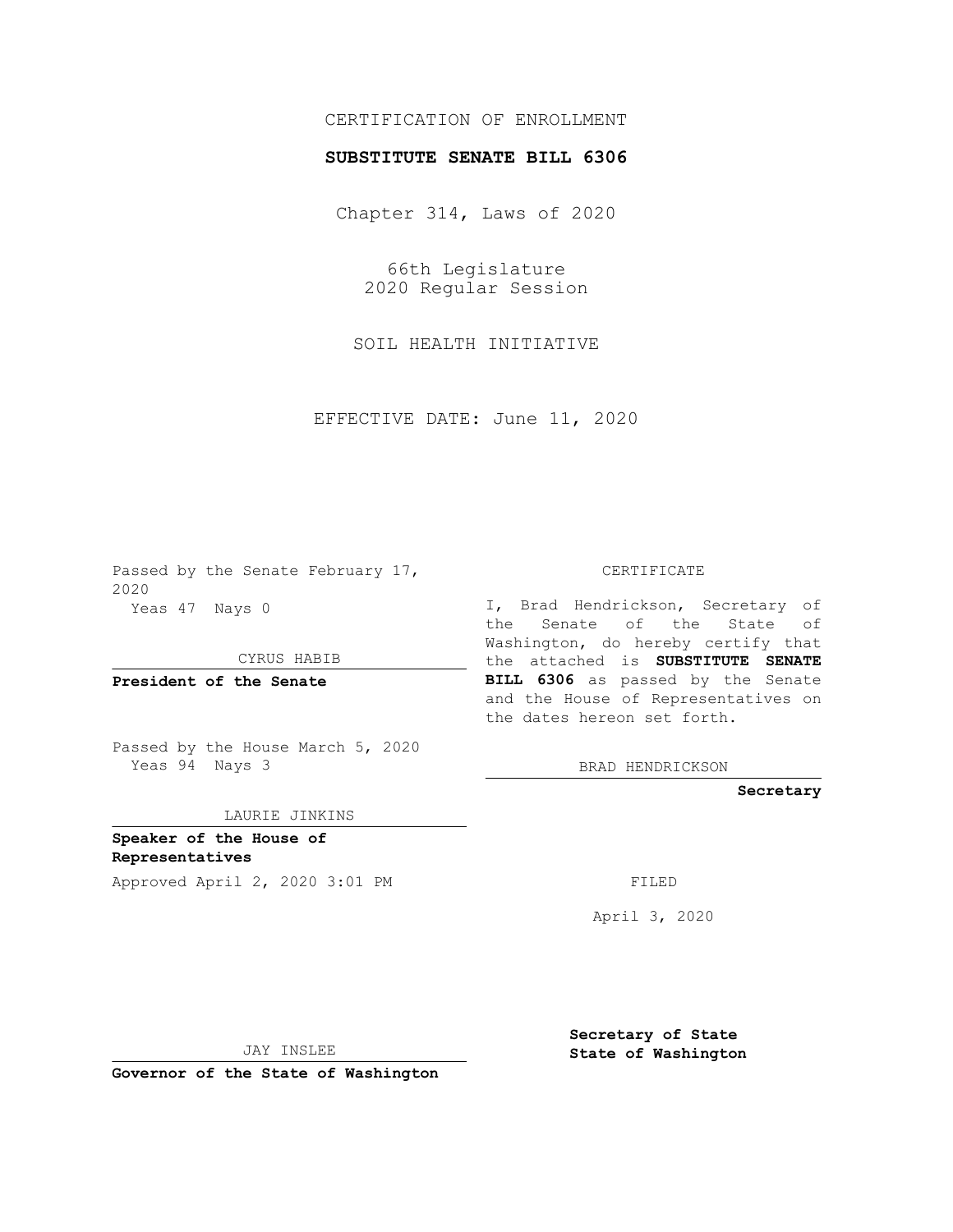## **SUBSTITUTE SENATE BILL 6306**

Passed Legislature - 2020 Regular Session

**State of Washington 66th Legislature 2020 Regular Session**

**By** Senate Ways & Means (originally sponsored by Senators Liias, Van De Wege, Warnick, Rolfes, Short, Nguyen, Das, Lovelett, Randall, Saldaña, and Wilson, C.)

READ FIRST TIME 02/06/20.

 AN ACT Relating to creating the Washington soil health initiative; and adding a new chapter to Title 15 RCW.

BE IT ENACTED BY THE LEGISLATURE OF THE STATE OF WASHINGTON:

 NEW SECTION. **Sec. 1.** The legislature finds that healthy soil is a cornerstone of a high quality of life on earth and that soil health is integral to supporting agricultural viability, promoting positive environmental outcomes, and ensuring the long-term availability of nutritious food.

 It is the intent of the legislature that the mission of the Washington soil health initiative be the promotion of collaborative soil health research, education, demonstration projects, and technical assistance activities designed to identify, promote, and implement soil health stewardship practices that are grounded in sound science and that can be voluntarily and economically implemented by farmers and ranchers across Washington's diverse agricultural communities, climates, and geographies.

 NEW SECTION. **Sec. 2.** The definitions in this section apply throughout this chapter unless the context clearly requires otherwise.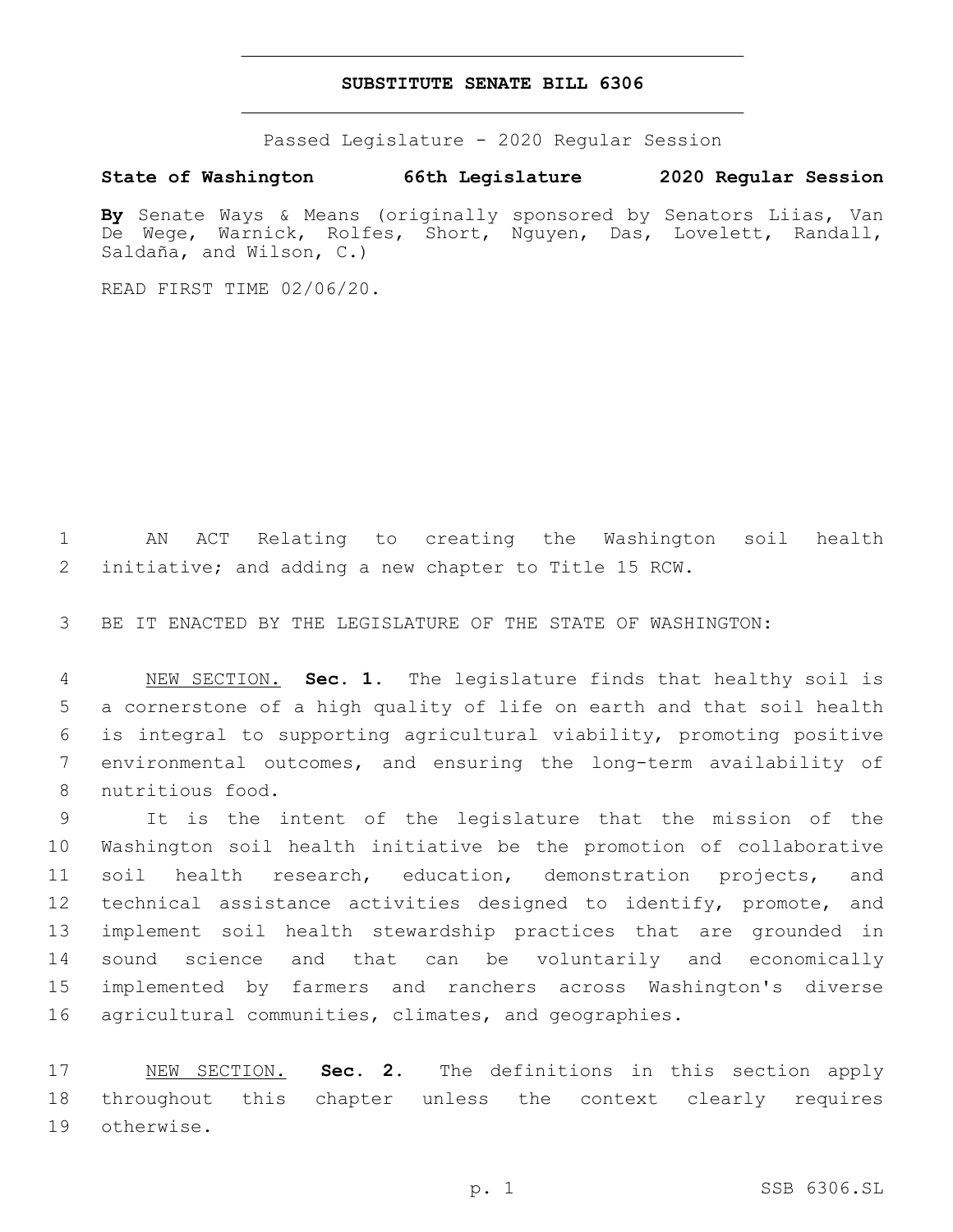(1) "Collaborating agencies" means the university, the 2 department, and the commission.

 (2) "Commission" means the Washington state conservation commission.4

(3) "Department" means the Washington department of agriculture.

 (4) "Soil health" means the continued capacity of the soil to function as a vital living ecosystem that sustains plants, animals, 8 and humans.

 (5) "Soil health initiative" means the Washington soil health initiative created by this chapter as a collaborative partnership to promote and implement voluntary soil management actions and systems to improve soil health, environmental function, nutrition, and the 13 productivity of working farm and ranch lands.

(6) "University" means Washington State University.

 NEW SECTION. **Sec. 3.** (1) The Washington soil health initiative is created as a partnership jointly administered by the collaborating agencies.

 (2) The goals and objectives of the soil health initiative are to 19 improve:

 (a) Agricultural viability, by improving farm profitability; and by helping agricultural producers implement good soil health practices that build soil organic matter, reduce soil erosion, soil compaction and production costs, and improve nutrient management, soil tilth, moisture infiltration, moisture retention, drought resilience, disease suppression, and the beneficial activity of 26 microbes, fungi, earthworms, and other organisms;

 (b) Nutrition, by increasing health-promoting nutrients, micronutrients, and microbial processes of agricultural soils; and by improving nutrient uptake, thereby expanding access to nutritious 30 food and improving human health; and

 (c) Environmental function, by reducing soil erosion, runoff, and leaching of nutrients and pollutants, thereby improving water quality; and by promoting strategies to store carbon and build soil organic matter and other beneficial properties, thereby enhancing the 35 environmental functions of agricultural soils.

 (3) In addition to the joint responsibilities established for the collaborative agencies in this section and the primary responsibilities established for each collaborating agency in sections 4 through 6 of this act, the collaborating agencies may

p. 2 SSB 6306.SL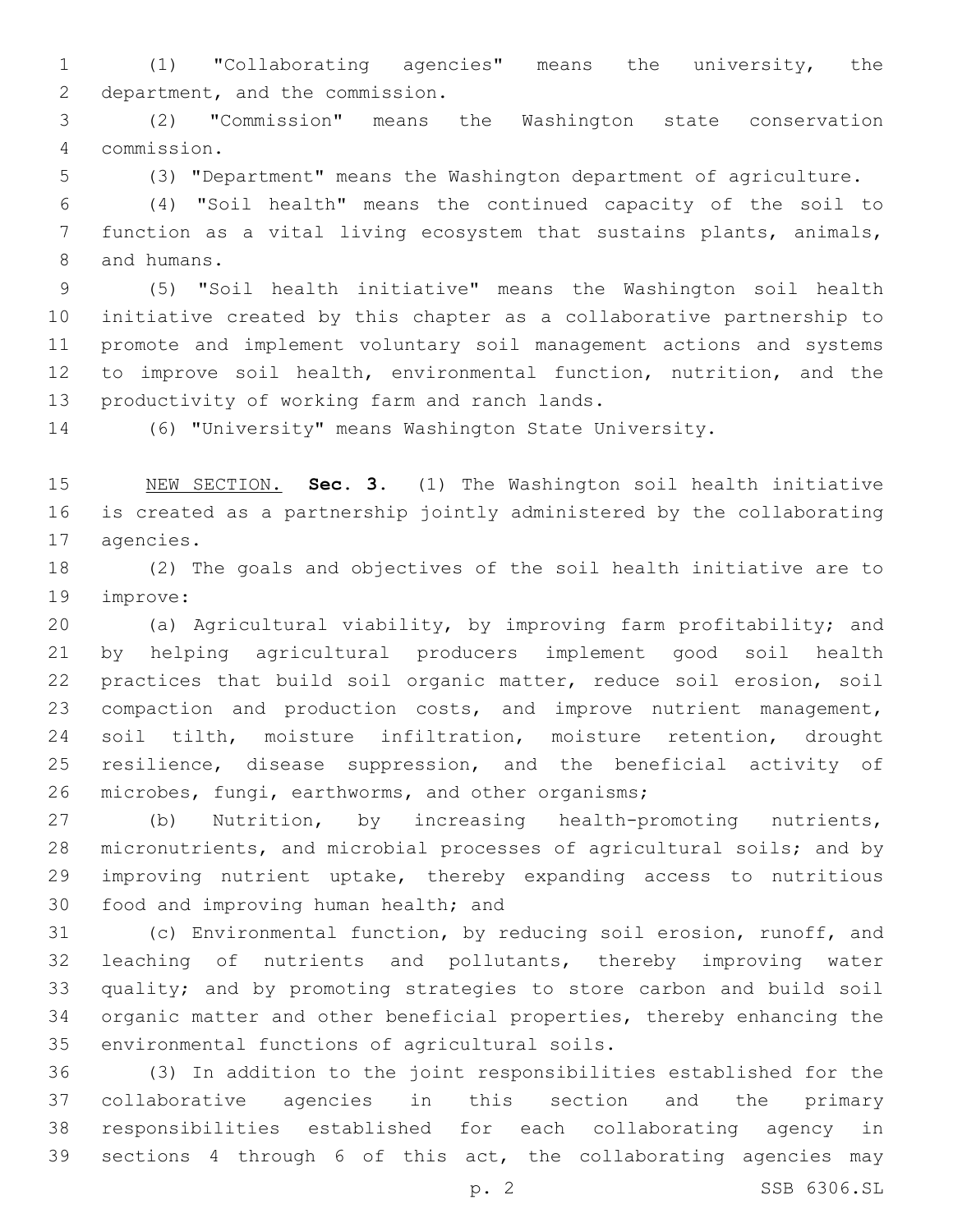pursue any action designed to improve soil health and promote complementary improvements to agricultural viability, nutrition, and environmental function. The collaborating agencies must jointly:

 (a) Support and supplement current Washington soil health advisory committee membership to promote effective implementation of the soil health initiative. Committee members must be qualified and knowledgeable regarding soil health stewardship. Membership may include agricultural producers, soil scientists or specialists, and representatives of governmental, nongovernmental, and tribal organizations interested in soil health as it pertains to agricultural viability, nutrition, or environmental function. The collaborating agencies must convene, staff, and develop agendas for each Washington soil health advisory committee meeting and appoint committee members and subcommittee members as appropriate. No appointment is effective unless all collaborating agencies concur in 16 the appointment.

 (b) Assess programmatic needs and build the capacities of the collaborating agencies to fill gaps in scientific research, economic assessment, staffing, technical assistance, grants administration, project implementation, data management, and monitoring tools to improve the reach and effectiveness of the soil health initiative.

 (c) Prioritize in-state sourcing of needed soil health initiative resources including, but not limited to, testing resources, seeds, 24 compost materials, supplies, and equipment.

 (d) Employ adaptive management to support the improvement and long-term viability of the soil health initiative, including modification of soil health metrics, priorities, and activities to maximize complementary net benefits for agricultural viability, nutrition, and environmental function. To the extent practicable, metrics chosen to assess changes from baseline environmental function 31 must be measured per unit of production.

 (e) Submit a biennial Washington soil health initiative progress report to the governor and appropriate committees of the legislature by October 1, 2020, and every even-numbered year thereafter. The report's recommendations must include an assessment of success in meeting the soil health initiative's goals and objectives, a biennial work plan detailing any proposed legislation, budget requests or administrative rules, and a prioritized list of proposed actions needed to fulfill each collaborating agency's responsibilities for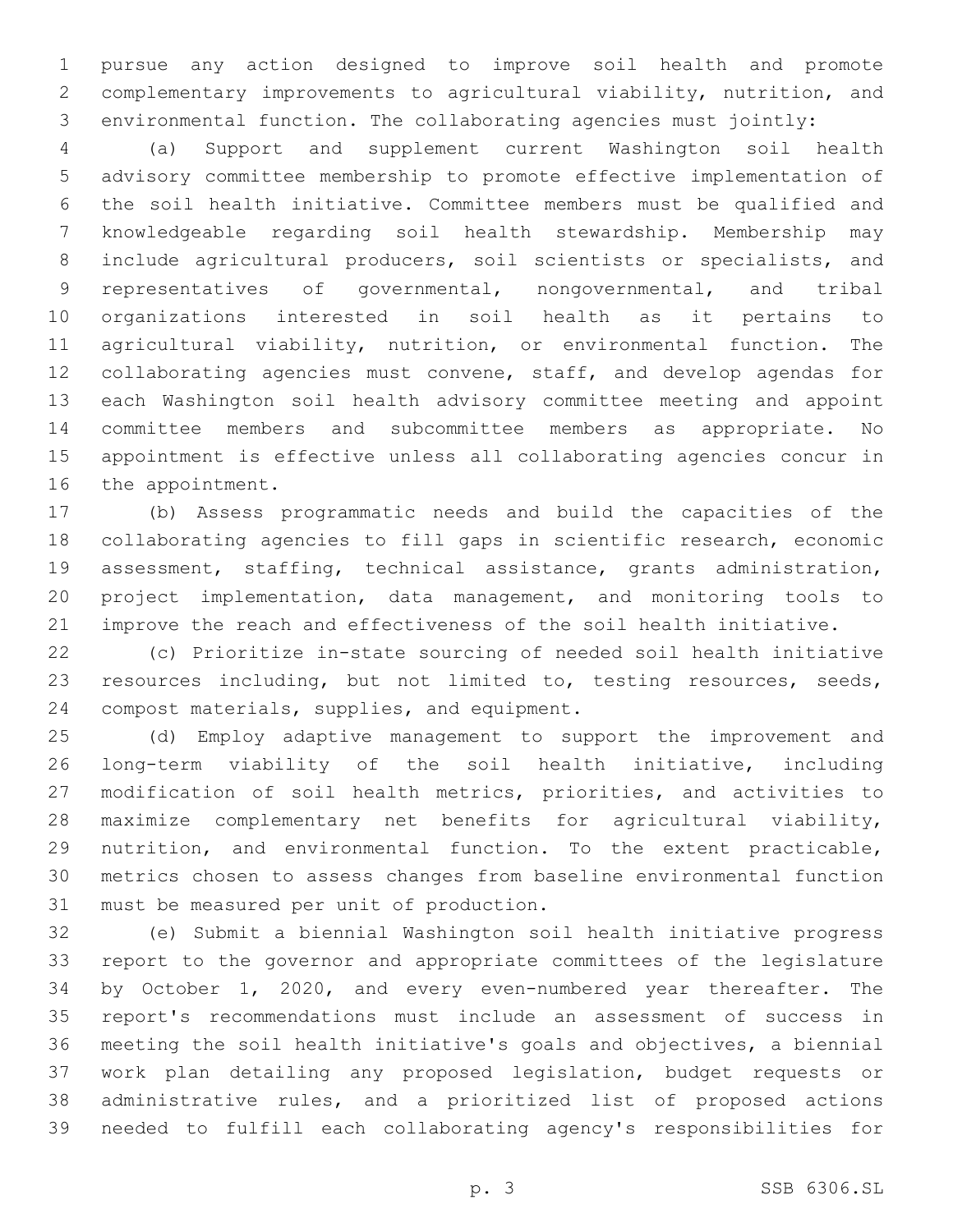programmatic components and advance soil health initiative goals and 2 objectives in the upcoming biennium.

 (4) The soil health initiative shall operate within the 4 appropriations provided for the program.

 NEW SECTION. **Sec. 4.** The university has primary responsibility for the following components of the soil health initiative:

 (1) Establishing a regionally dispersed network of long-term agro-ecological research and extension demonstration sites to showcase and refine soil health research and practices, build statewide awareness and understanding, and support technical assistance capacity through trainings and on-farm demonstration projects that promote positive soil health outcomes across the 13 state's diverse food production zones;

 (2) Compiling existing information and developing new information on nutrition effects related to agricultural soil management practices and regimes, and identifying data gaps associated with understanding and quantifying such effects across the state's diverse food production zones, soil types, tillage systems, and cropping methods. Nutrition effects information compiled, developed, and assessed must include, but not be limited to, soil, plant, and food nutrient and micronutrient levels and community access to nutritious 22 food;

 (3) Developing a statewide soil health roadmap, based on a compilation of existing soil health information and ancillary agronomic, economic, environmental, and nutritional benefits and identified data gaps, to refine metrics and objectives to guide 27 future public and private investment in the soil health initiative;

 (4) Developing a statewide agricultural soil health monitoring 29 system and database to receive data, test modeling estimations, and measure, analyze, and track trends over time in the productive use, management, and health of Washington's agricultural soils; and

 (5) Consulting and collaborating with the department and the commission to support all soil health initiative goals, objectives, 34 and components established in this chapter.

 (6) The university shall perform its responsibilities within the appropriations provided for the soil health initiative.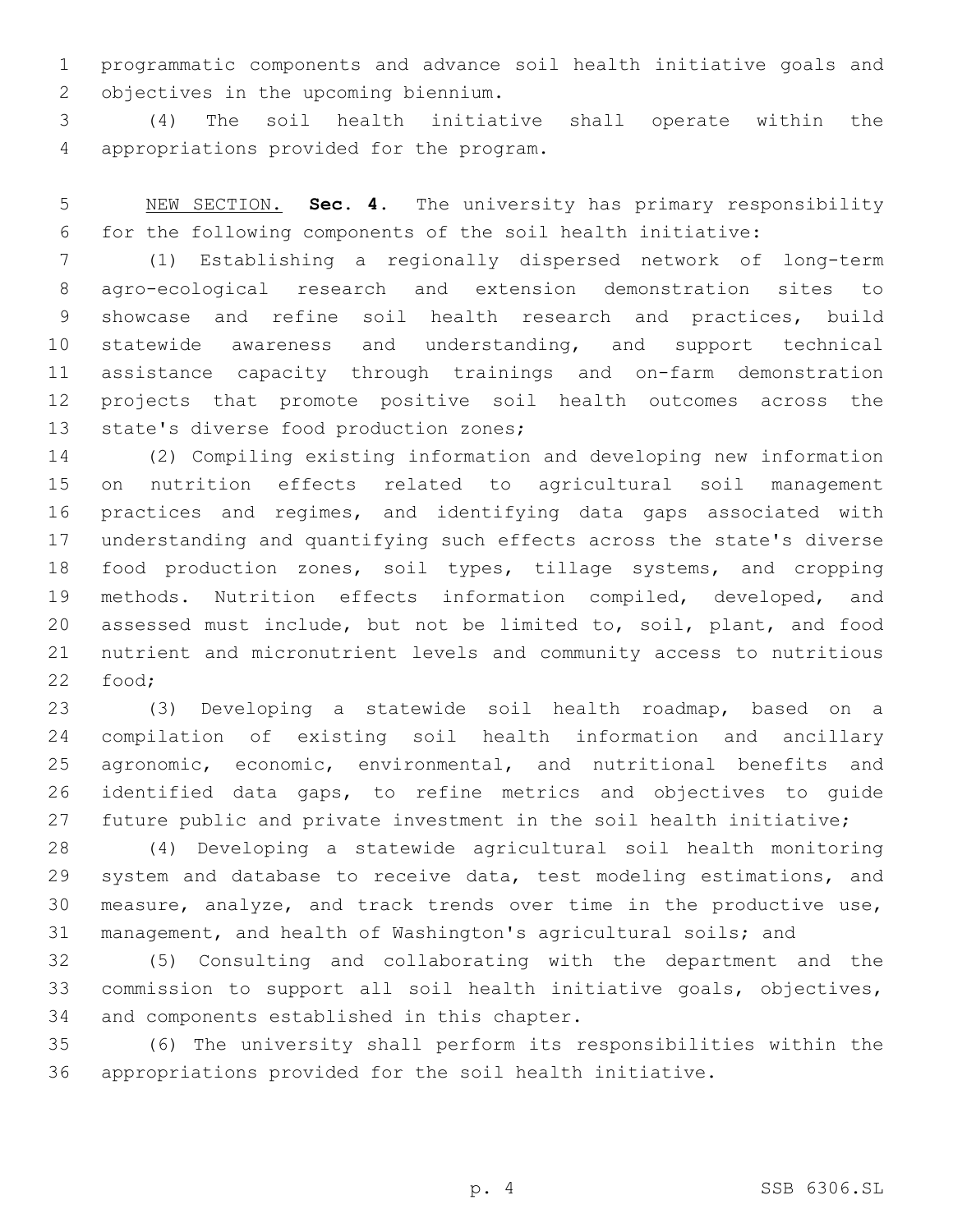NEW SECTION. **Sec. 5.** (1) The department has primary responsibility for the following components of the soil health initiative:

 (a) Compiling existing information on agricultural viability and environmental function effects related to agricultural soil management practices and regimes across the state's diverse food production zones, soil types, tillage systems, and cropping methods, and identifying data gaps associated with understanding and quantifying such effects. Agricultural viability effects compiled and assessed must include, but not be limited to, assessments of yields, profitability, costs, and benefits. Environmental function effects compiled and assessed must include, but not be limited to, assessments of water quality and water availability;

 (b) Establishing a "state of the soils" baseline assessment of statewide agricultural soil health practices and characteristic soil health indicators, which may include, but is not limited to: Soil type, organic matter, aggregate stability, porosity, temperature, 18 microbiology, and pathogens; carbon storage; nutrient management; crop rotations; cropping techniques; tillage systems; plant biomass input, residue, and cover levels; water infiltration rate; water retention; root exudates; electrical conductivity; soil nutrient, vitamin, and mineral levels including, but not limited to, levels of nitrogen, phosphorous, potassium, magnesium, sulfur, calcium, and micronutrients; and any other indicator of a soil's health, yield, profitability, or ecological function. Baseline assessments must be developed in a stepwise process to incrementally assess the baseline for each of Washington's major food production zones, soil types, tillage systems, and cropping methods, including both conventional 29 and organic food production systems;

 (c) Developing standardized methods and diagnostic tools to support accurate and cost-effective measurement of key soil health indicators at a scale and speed that supports broad implementation and verification of improved soil health stewardship across 34 Washington's diverse agricultural landscapes;

 (d) Developing and supporting an agricultural product marketing and promotion program that creates opportunities for participating producers to benefit from the emerging market for Washington food products grown under good soil health stewardship; and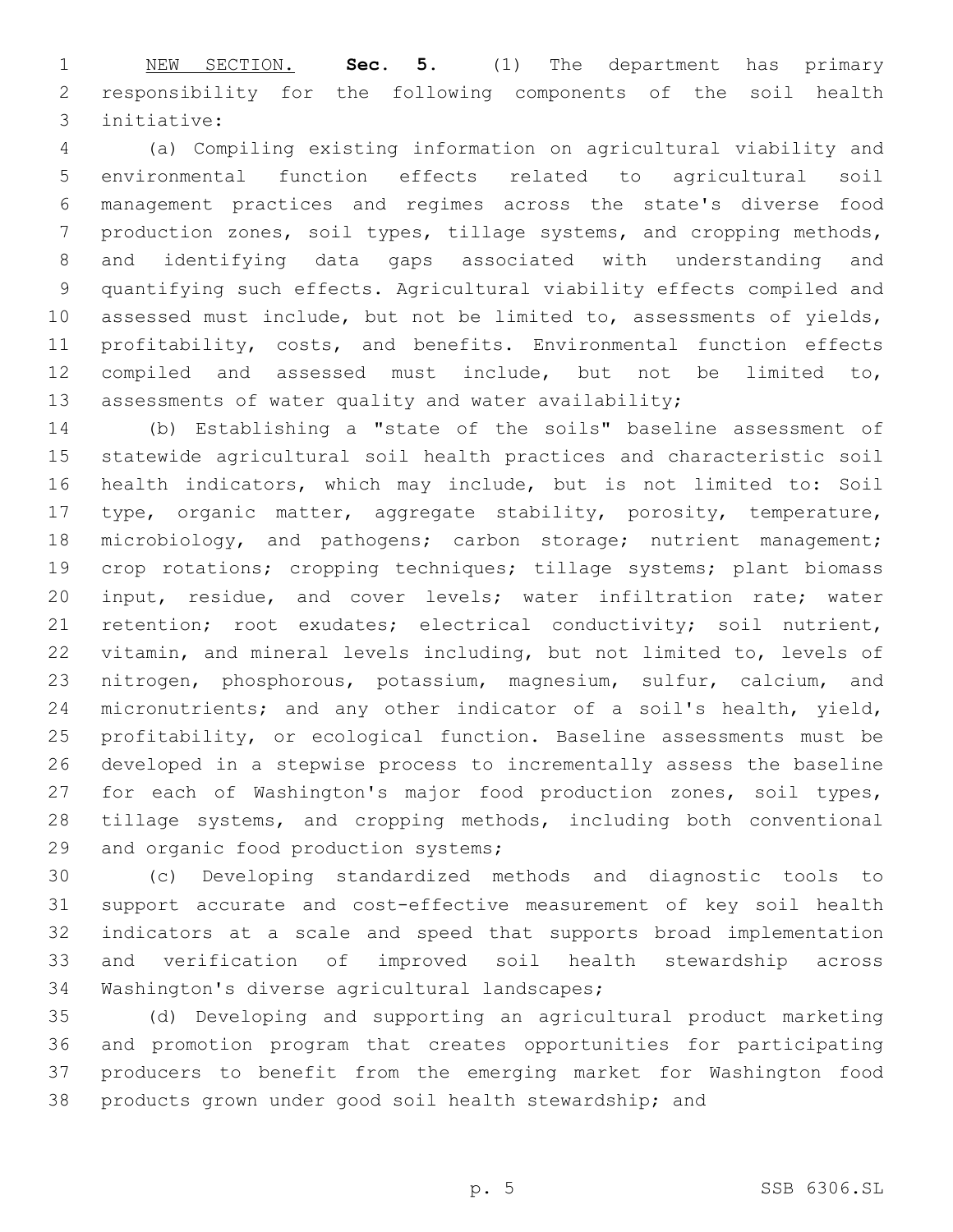(e) Consulting and collaborating with the commission and the university to support all soil health initiative goals, objectives, 3 and components established in this chapter.

 (2) In consultation with the commission and the university, the department may adopt rules as needed to carry out the purposes of 6 this chapter.

 NEW SECTION. **Sec. 6.** (1) The commission has primary responsibility for the following components of the soil health initiative:

 (a) Developing, publishing, and distributing outreach and education materials to help conservation districts, cooperative extension, and local governments raise awareness of the importance of 13 soil health to society and agriculture, including farmer case studies 14 on soil health practices, experiences, and outcomes;

 (b) Training and mobilizing technical service providers to encourage farmers, ranchers, and land managers to voluntarily implement desired soil health stewardship and enter into any maintenance or easement agreements needed to maintain soil health benefits obtained. The commission and the university must coordinate technical assistance, working with and through conservation districts and university extension, to avoid duplication of effort in carrying 22 out soil health initiative technical assistance responsibilities;

 (c) Training technical assistance providers, property owners, land managers, and others to voluntarily take ongoing soil health samples and measurements and submit results to the soil health 26 monitoring database;

 (d) In collaboration with the department and the university, developing equitable criteria for the awarding of grants to help producers improve soil health across the state's diverse agricultural 30 systems; and

 (e) Consulting and collaborating with the department and the university to support all soil health initiative goals, objectives, 33 and components established in this chapter.

 (2) In consultation with the department and the university, the commission may adopt rules as needed to carry out the purposes of 36 this chapter.

 (3) The commission shall perform its responsibilities within the appropriations provided for the soil health initiative.